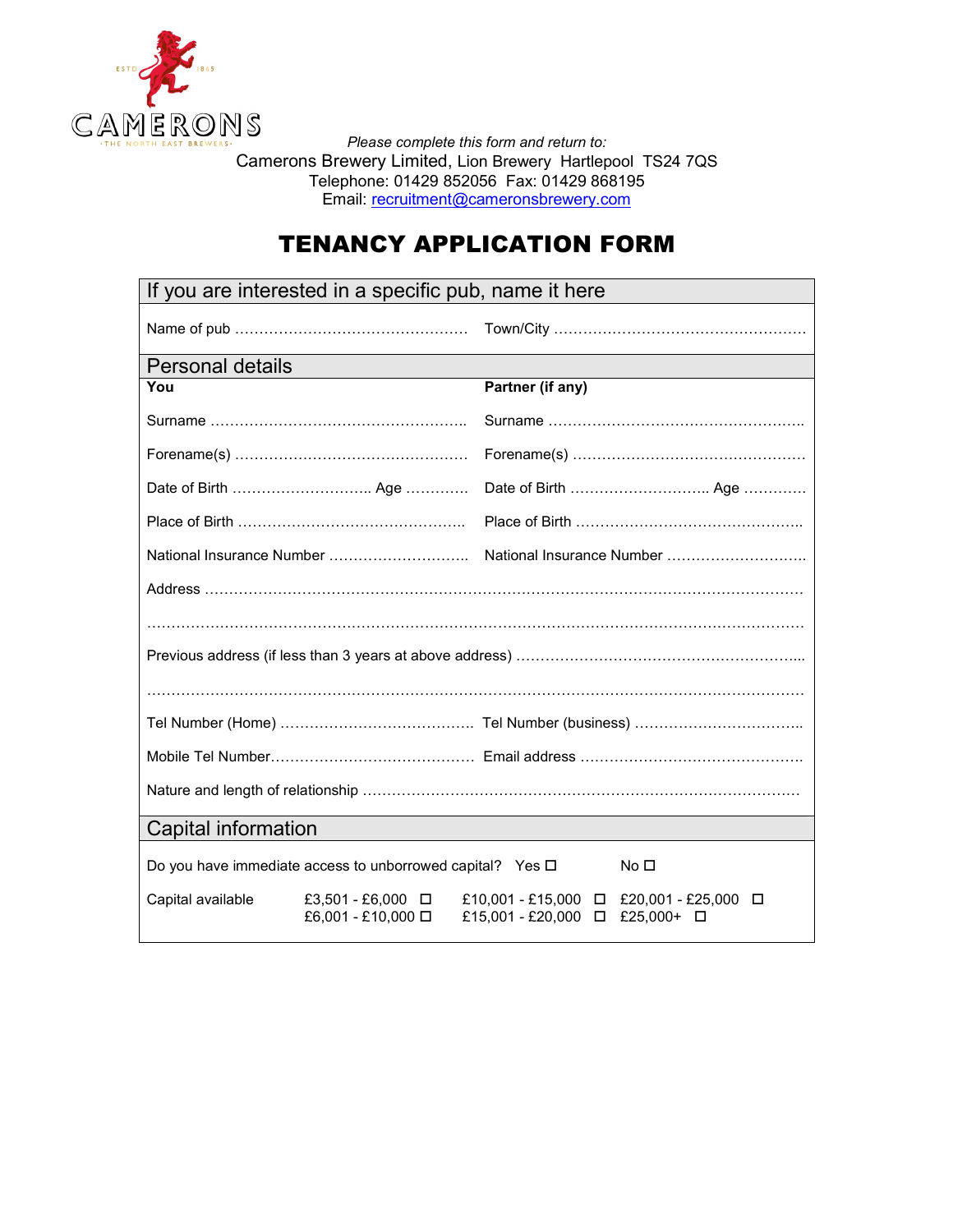| <b>Essential information</b> |
|------------------------------|
|                              |

| יטואוויוט וויסוב<br>You                                                                                           | Partner                                                                                                           |
|-------------------------------------------------------------------------------------------------------------------|-------------------------------------------------------------------------------------------------------------------|
| Do you possess a current, clean driving licence                                                                   | Do you possess a current, clean driving licence                                                                   |
| Do you currently hold a Personal Licence or have you ever<br>held a justices license? If yes, please give details | Do you currently hold a Personal Licence or have you ever<br>held a justices license? If yes, please give details |
|                                                                                                                   |                                                                                                                   |
| Have you ever been refused a justices license or Personal<br>Licence? If yes, please give details                 | Have you ever been refused a justices license or Personal<br>Licence? If yes, please give details                 |
|                                                                                                                   |                                                                                                                   |
|                                                                                                                   |                                                                                                                   |
|                                                                                                                   |                                                                                                                   |
| <b>Financial commitments</b>                                                                                      |                                                                                                                   |
|                                                                                                                   |                                                                                                                   |
|                                                                                                                   |                                                                                                                   |
| <b>Employment history</b>                                                                                         |                                                                                                                   |
| You                                                                                                               | <b>Partner</b>                                                                                                    |
|                                                                                                                   |                                                                                                                   |
|                                                                                                                   |                                                                                                                   |
|                                                                                                                   |                                                                                                                   |
|                                                                                                                   |                                                                                                                   |
|                                                                                                                   |                                                                                                                   |
| Public House name and address (if applicable)                                                                     | Public House name and address (if applicable)                                                                     |
|                                                                                                                   |                                                                                                                   |
|                                                                                                                   |                                                                                                                   |
|                                                                                                                   |                                                                                                                   |
| Brief description of duties and responsibilities                                                                  | Brief description of duties and responsibilities                                                                  |
|                                                                                                                   |                                                                                                                   |
|                                                                                                                   |                                                                                                                   |
|                                                                                                                   |                                                                                                                   |
|                                                                                                                   |                                                                                                                   |
|                                                                                                                   |                                                                                                                   |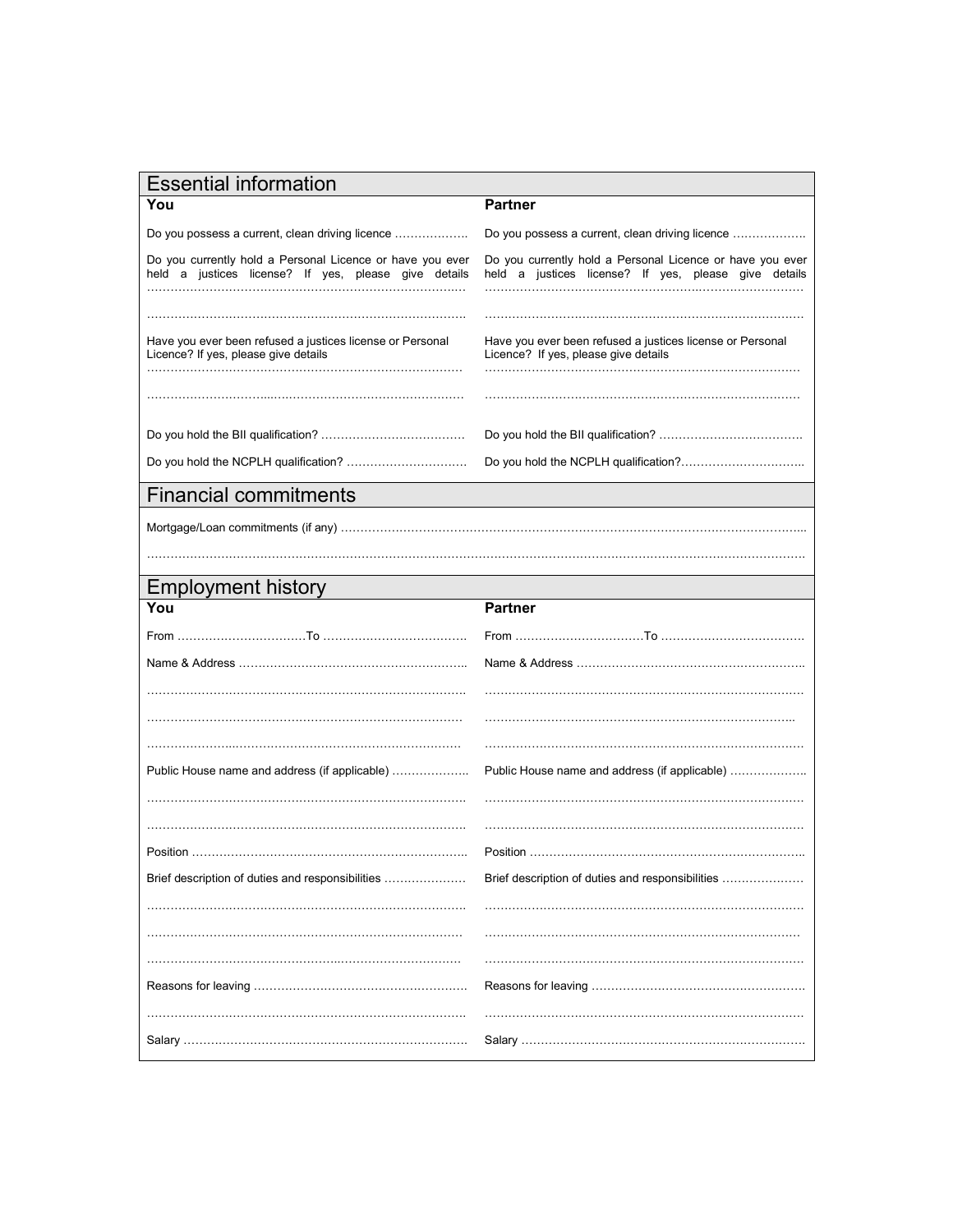| Licensed trade and catering experience (if not outlined above)                            |                                          |  |  |  |
|-------------------------------------------------------------------------------------------|------------------------------------------|--|--|--|
| You                                                                                       | <b>Partner</b>                           |  |  |  |
|                                                                                           |                                          |  |  |  |
|                                                                                           |                                          |  |  |  |
|                                                                                           |                                          |  |  |  |
|                                                                                           |                                          |  |  |  |
|                                                                                           |                                          |  |  |  |
|                                                                                           |                                          |  |  |  |
|                                                                                           |                                          |  |  |  |
|                                                                                           |                                          |  |  |  |
|                                                                                           |                                          |  |  |  |
|                                                                                           |                                          |  |  |  |
|                                                                                           |                                          |  |  |  |
|                                                                                           |                                          |  |  |  |
| Maximum Wet Volume Experience £ per week                                                  | Maximum Wet Volume Experience £ per week |  |  |  |
| Maximum Dry Volume Experience £ per week                                                  | Maximum Dry Volume Experience £ per week |  |  |  |
|                                                                                           | Covers                                   |  |  |  |
| Supplementary information please include any additional information you would like to add |                                          |  |  |  |
|                                                                                           |                                          |  |  |  |
|                                                                                           |                                          |  |  |  |
|                                                                                           |                                          |  |  |  |
|                                                                                           |                                          |  |  |  |
|                                                                                           |                                          |  |  |  |
|                                                                                           |                                          |  |  |  |
|                                                                                           |                                          |  |  |  |
|                                                                                           |                                          |  |  |  |
|                                                                                           | Notice Period (if any)                   |  |  |  |
| Vocational training - are you prepared to do more?                                        |                                          |  |  |  |
| No $\square$<br>Yes $\square$                                                             | Yes $\Box$<br>No $\square$               |  |  |  |
|                                                                                           |                                          |  |  |  |
|                                                                                           |                                          |  |  |  |
|                                                                                           |                                          |  |  |  |
|                                                                                           |                                          |  |  |  |